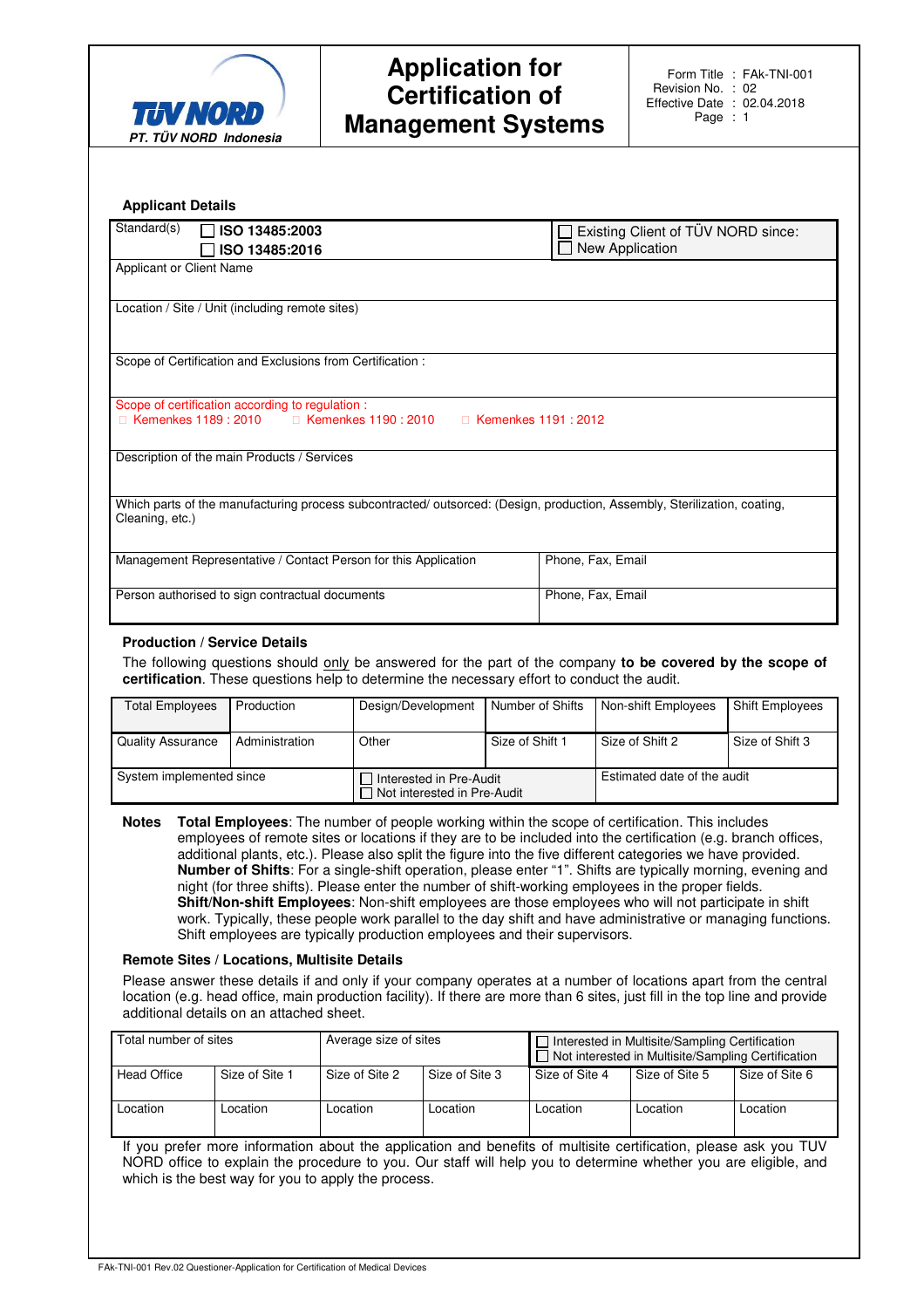

### **Product category based on DPLS-11**

| <b>NO</b>    | <b>Main Technical Area</b>         | <b>Technical area</b>                                                                                                                                                                                                                                                                                                                                                                                                                                                                                                                                                                                                                                                                                                                                                                        |
|--------------|------------------------------------|----------------------------------------------------------------------------------------------------------------------------------------------------------------------------------------------------------------------------------------------------------------------------------------------------------------------------------------------------------------------------------------------------------------------------------------------------------------------------------------------------------------------------------------------------------------------------------------------------------------------------------------------------------------------------------------------------------------------------------------------------------------------------------------------|
| $\mathbf{1}$ | Alat kesehatan non<br>-aktif,      | A. Alat kesehatan non aktif umum, non-implan<br>Alat kesehatan non aktif untuk anestesi, emergensi, dan perawatan<br>intensif.<br>Alat kesehatan non aktif untuk injeksi, infuse, tranfusi dan dialisis.<br>Alat kesehatan non aktif untuk ortopedi dan rehabilitasi.<br>Alat kesehatan non aktif untuk fungs; pengukuran.<br>Alat kesehatan non aktif untuk mata Instrumen non aktif.<br>Alat kontrasepsi.<br>Alat kesehatan non aktif untuk disinfeksi, pembersihan, pembilasan.<br>Alat kesehatan non aktif untuk fertilisasi in vitro (IVO) dan teknologi<br>penunjang reproduksi (ART).                                                                                                                                                                                                 |
|              |                                    | B. Implan non aktif<br>Implan kardiovaskular non aktif<br>Implan ortopedi non aktif<br>Implan fungsional non aktif<br>Implan jaringan lunak non aktif                                                                                                                                                                                                                                                                                                                                                                                                                                                                                                                                                                                                                                        |
|              |                                    | C. Alat kesehatan untuk perawatan luka<br>Perban dan penutup luka<br>Benang bedah dan penjepit (clamps)<br>Alat kesehatan lainnya untuk perawatan luka                                                                                                                                                                                                                                                                                                                                                                                                                                                                                                                                                                                                                                       |
|              |                                    | D. Alat kesehatan gigi non aktif dan aksesorinya<br>Alat kesehatan gigi non aktif, perlengkapan (equipment) dan<br>instrumen<br>Material gigi dan Gigi implan                                                                                                                                                                                                                                                                                                                                                                                                                                                                                                                                                                                                                                |
|              |                                    | E. Alat kesehatan non aktif /ainnya                                                                                                                                                                                                                                                                                                                                                                                                                                                                                                                                                                                                                                                                                                                                                          |
|              |                                    |                                                                                                                                                                                                                                                                                                                                                                                                                                                                                                                                                                                                                                                                                                                                                                                              |
| $\mathbf{2}$ | Alat Kesehatan aktif<br>non implan | A. Alat kesehatan aktif umum<br>Alat kesehatan untuk sirkulasi darah ekstra korporeal, infuse dan<br>haemopheresis<br>Alat kesehatan pernafasan termasuk ruang hiperbarik untuk terapi<br>oksigen, anestesi inhalasi.<br>Alat kesehatan untuk merangsang atau menghambat<br>Alat bedah aktif<br>Alat kesehatan mata aktif<br>Alat kesehatan gigi aktif<br>Alat kesehatan untuk disinfeksi dan sterilisasi<br>Alat kesehatan aktif untuk rehabilitasi dan prostheses<br>Alat kesehatan aktif untuk transportasi dan untuk memposisikan<br>pasien<br>Alat kesehatan aktif untuk fertilisasi in vitro (IVF) dan teknologi<br>penunjang reproduksi (ART)<br>Perangkat lunak<br>B. Devices for imaging (non-accredited)<br>Devices utilizing ionizing rays<br>Devices utilizing non-ionizing rays |
|              |                                    | C. Alat pemantauan<br>Alat pemantauan untuk parameter fisiologi non vital<br>Alat pemantauan parameter fisiologi vital                                                                                                                                                                                                                                                                                                                                                                                                                                                                                                                                                                                                                                                                       |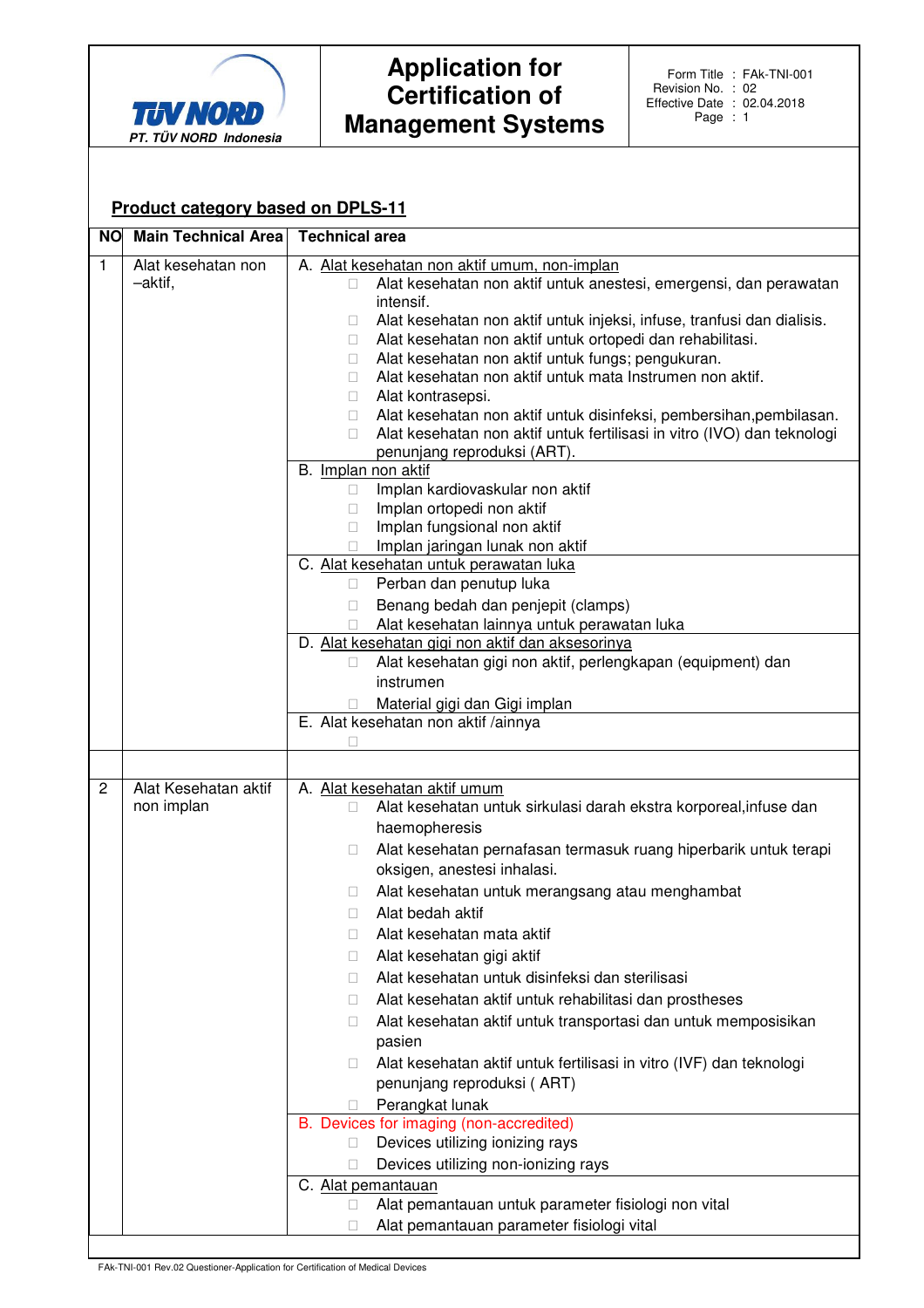

| 3 | Alat<br>Kesehatan<br>implan aktif<br>(Non-accredited)                                            | D. Alat kesehatan untuk terapi radiasi dan terapi panas (non-accredited)<br>Alat yang menggunakan radiasi pengion<br>Alat yang menggunakan radiasi non pengion<br>Alat untuk meningkatkan atau menurunkan suhu<br>Alat untuk (extracorporal) terapi gelombang kejut (litotripsi)<br>E. Alat kesahatan aktif (non implant) liannya<br>A.<br>Alat kesehatan implant aktif umum<br>Alat kesehatan implan aktif untuk merangsang atau menghambat<br>Alat kesehatan implan aktif untuk menghantarkan obat atau zat lain<br>Alat kesehatan implan aktif subtitusi atau pengganti fungsi organ<br>B. Alat kesehatan implan aktif lainnya |
|---|--------------------------------------------------------------------------------------------------|-----------------------------------------------------------------------------------------------------------------------------------------------------------------------------------------------------------------------------------------------------------------------------------------------------------------------------------------------------------------------------------------------------------------------------------------------------------------------------------------------------------------------------------------------------------------------------------------------------------------------------------|
| 4 | Alat kesehatan<br>diagnostik in vitro<br>(IVD)<br>(Non-accredited)                               | A. Reagen dan produk reagen, kalibrator dan material control untuk:<br>(kimia klinik, imunokimia (imunologi), hematologi/hemostasis,<br>imunohematologi), Mikrobiologi, Imunologi, infeksi Histology/sitologi<br>Uji genetik<br>B. Perangkat lunak dan instrumen diagnostik in vitro.<br>C. Alat kesehatan diagnostic in vitro lainnya                                                                                                                                                                                                                                                                                            |
| 5 | Metode Sterilisasi<br>untuk alat                                                                 | A. Sterilisasi gas etilenoksida (EOG)<br>B. Uap panas<br>C. Proses aseptik<br>D. Sterilisasi radiasi (missal sinar gama, sinar X, berkas electron)<br>E. Metode sterilisasi lainnya                                                                                                                                                                                                                                                                                                                                                                                                                                               |
| 6 | Alat kesehatan yang<br>mengandung /<br>menggunakan zat /<br>teknologi khusus<br>(Non-accredited) | A. Alat kesehatan yang mengandung obat<br>B. Alat kesehatan uang menggunakan jaringan yang berasal dari hewan<br>C. Alat kesehatan yang mengandung derivat darah manusia<br>D. Alat kesehatan yang menggunakan mikromekanik<br>E. Alat kesehatan yang menggunakan nano material<br>F. Alat kesehatan yang menggunakan pelapisan aktif biologi dan / atau<br>material atau secara keseluruhan atau sebagian besar terserap                                                                                                                                                                                                         |

Completed by client :  $\qquad \qquad$  Date :